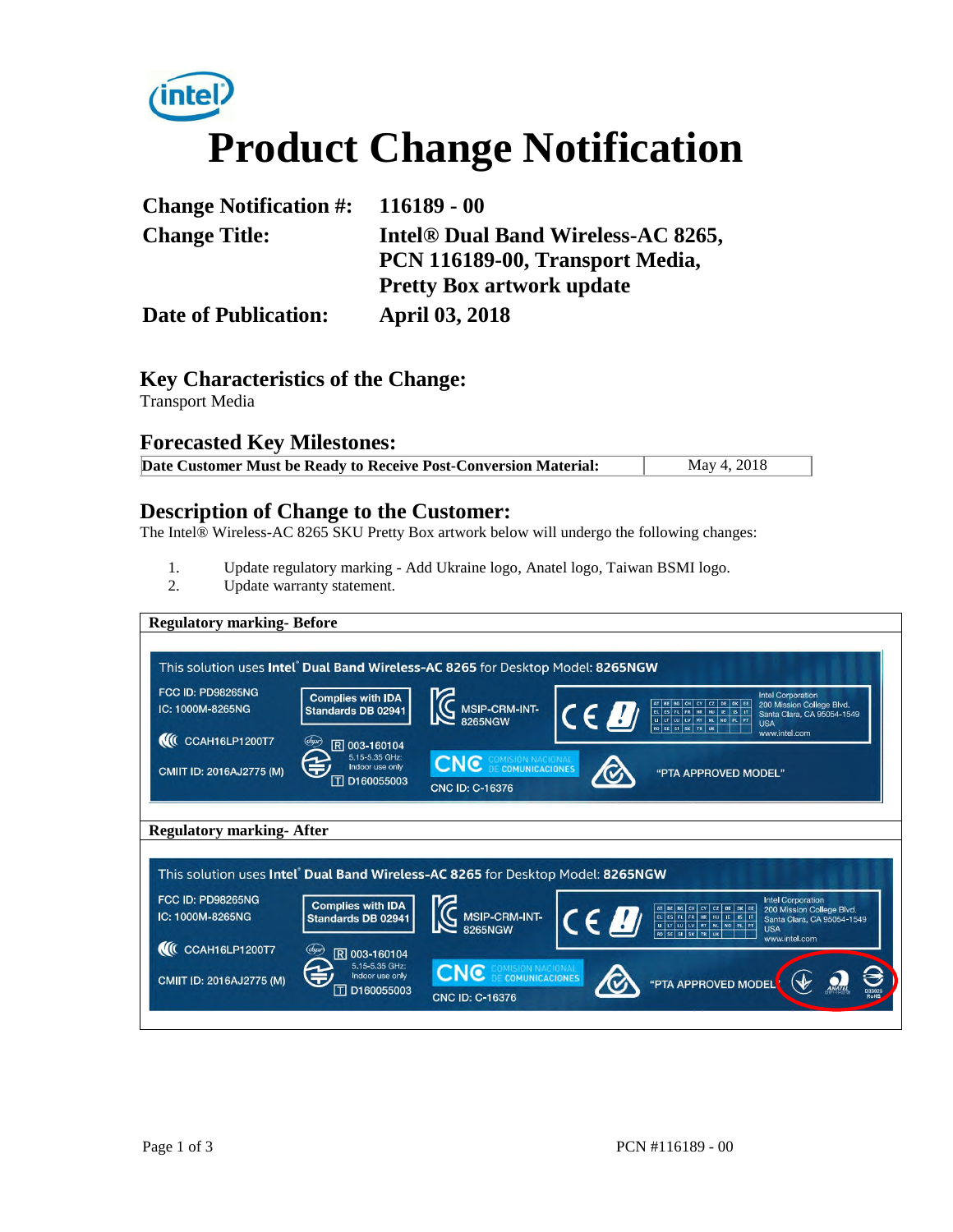| <b>Warranty Statement - Before</b>                                                                                                                                                                                                                                                                                                                                                                             |                                                                                                                                                                                                                       |  |  |
|----------------------------------------------------------------------------------------------------------------------------------------------------------------------------------------------------------------------------------------------------------------------------------------------------------------------------------------------------------------------------------------------------------------|-----------------------------------------------------------------------------------------------------------------------------------------------------------------------------------------------------------------------|--|--|
| The actual intel® Wireless product enclosed may differ from the image on the box.                                                                                                                                                                                                                                                                                                                              | Bluetooth is a trademark owned by its proprietor and used by Intel Corporation                                                                                                                                        |  |  |
| @ 2017 Intel Corporation,                                                                                                                                                                                                                                                                                                                                                                                      | under license,                                                                                                                                                                                                        |  |  |
| This box contains an Intell Wireless adapter for use in a desktop PC. It is covered by a                                                                                                                                                                                                                                                                                                                       | "Maximum theoretical data rate for dual (867 Mbps) spatial stream 802,11ac Wi-Fi                                                                                                                                      |  |  |
| Three-Year Limited Warranty, the full text of which is enclosed.                                                                                                                                                                                                                                                                                                                                               | solution as documented in IEEE 802,11 wireless standard specifications, and require                                                                                                                                   |  |  |
|                                                                                                                                                                                                                                                                                                                                                                                                                | the use of similarly configured 802.11ac wireless network routers or better.                                                                                                                                          |  |  |
| Diese Verpackung enthält einen Intel* Wireless-Adapter zur Verwendung in einem                                                                                                                                                                                                                                                                                                                                 | Esta caja contiene un adaptador inalambrico Intel" para utilizar en equipos de desktop.                                                                                                                               |  |  |
| Desktop-PC, Dafür wird eine dreijährige beschränkte Herstellergarantie gewährt, deren                                                                                                                                                                                                                                                                                                                          | Este producto está cubierto por una garantía limitada de tres años cuyo texto completo                                                                                                                                |  |  |
| vollständiger Text beiliegt.                                                                                                                                                                                                                                                                                                                                                                                   | se encuentra adjunto,                                                                                                                                                                                                 |  |  |
|                                                                                                                                                                                                                                                                                                                                                                                                                |                                                                                                                                                                                                                       |  |  |
| Cette boîte contient un adaptateur sans fil Intel® destiné à un PC de bureau. Il bénéficie                                                                                                                                                                                                                                                                                                                     | В данной коробке находится адаптер, работающий по беспроводной технологии                                                                                                                                             |  |  |
| d'une garantie limitée de 3 ans, dont le texte complet est fourni ci-joint.                                                                                                                                                                                                                                                                                                                                    | Intel" для использования в настольном ПК. Изделие защищено трехлетней                                                                                                                                                 |  |  |
| un nun sun sun nun mesiscuscus eurosi nun sun sun secuentrus eurosi este sun sun sun sun sun sun sun socialism                                                                                                                                                                                                                                                                                                 | ограниченной гарантией, полный текст ноторой прилагается,                                                                                                                                                             |  |  |
| Questa confezione contiene un adattatore Wireless Intel® per PC desktop, il prodotto è                                                                                                                                                                                                                                                                                                                         | mas provincias de la companya de la consegue de la companya de la companya de la companya de la companya de la                                                                                                        |  |  |
| coperto da una garanzia limitata di tre anni, inclusa nella confezione,                                                                                                                                                                                                                                                                                                                                        | 本包裝盒內含有桌上型個人電腦專用 Intel* 無線轉接器。該產品享有三年有限保固,全                                                                                                                                                                           |  |  |
|                                                                                                                                                                                                                                                                                                                                                                                                                | 文詳見說明。                                                                                                                                                                                                                |  |  |
| Opakowanie zawiera adapter bezprzewodowej technologii Intel" do użytku w komputerach                                                                                                                                                                                                                                                                                                                           |                                                                                                                                                                                                                       |  |  |
| stacjonarnych PC. Adapter jest objety trzyletnia ograniczona gwarancją, której tekst został                                                                                                                                                                                                                                                                                                                    | 本包装盒内含台式机 PC 用英特尔 无线适配器。该产品享受三年有限质保,全文内详。                                                                                                                                                                             |  |  |
| załaczony.                                                                                                                                                                                                                                                                                                                                                                                                     |                                                                                                                                                                                                                       |  |  |
| en de la producción de la constitución de la constitución de la constitución de la constitución de la constitución de la constitución de la constitución de la constitución de la constitución de la constitución de la consti<br>Esta caixa contém um adaptador sem fio Intel" para uso em um PC desktop. Ele está<br>coberto por uma Garantia Limitada de Três Anos, cujo texto completo esta incluído aqui, | このポックスにはデスクトップ PC 用インテル ワイヤレス・アダプターが入っています。3年<br>間限定保証付きです。詳細は同梱の保証文書をお読みください。                                                                                                                                        |  |  |
|                                                                                                                                                                                                                                                                                                                                                                                                                | 이 상자에는 데스크톱 PC에 사용할 인텔" 무선 어댑터가 들어 있습니다. 제품에는 3년 제한<br>보증이 적용되며 보증서 전문이 동봉되어 있습니다.                                                                                                                                    |  |  |
| <b>Warranty Statement - After</b>                                                                                                                                                                                                                                                                                                                                                                              | A caixa contém um adaptador sem fio Intel® para uso em um PC desktop. Ele é coberto                                                                                                                                   |  |  |
| The actual Intel Wireless product enclosed may differ from the image on the box,                                                                                                                                                                                                                                                                                                                               | por uma garantia limitada de três anos, cujo texto completo pode ser visto no site                                                                                                                                    |  |  |
| 2017 Intel Corporation.                                                                                                                                                                                                                                                                                                                                                                                        | www.intel.com/support/wireless-kit.                                                                                                                                                                                   |  |  |
| Bluetooth is a trademark owned by its proprietor and used by Intel Corporation<br>under license.<br>Maximum theoretical data rate for dual (867 Mbps) spatial stream 802,11ac Wi-Fi                                                                                                                                                                                                                            | La caja contiene un adaptador inalámbrico Intel" para su uso en un equipo de<br>sobremesa, Cuenta con tres años de garantía limitada, cuyo texto completo puede<br>consultarse en www.intel.com/support/wireless-kit. |  |  |
| solution as documented in IEEE 802.11 wireless standard specifications, and require                                                                                                                                                                                                                                                                                                                            |                                                                                                                                                                                                                       |  |  |
| the use of similarly configured 802.11ac wireless network routers or better.                                                                                                                                                                                                                                                                                                                                   | В коробке находится беспроводной адаптер Intel" для использования в составе                                                                                                                                           |  |  |
| The box contains an Intel* Wireless adapter for use in a desktop PC. It is covered by                                                                                                                                                                                                                                                                                                                          | настольного ПК. На него предоставляется ограниченная гарантия сроком на 3                                                                                                                                             |  |  |
| a Three-Year Limited Warranty, the full text of which can be viewed at www.intel.com/                                                                                                                                                                                                                                                                                                                          | (три) года. Полный текст гарантии опубликован на веб-сайте: www.intel.com/                                                                                                                                            |  |  |
| support/wireless-kit.                                                                                                                                                                                                                                                                                                                                                                                          | support/wireless-kit.                                                                                                                                                                                                 |  |  |
|                                                                                                                                                                                                                                                                                                                                                                                                                |                                                                                                                                                                                                                       |  |  |
| Diese Packung enthält einen Intel <sup>e</sup> WLAN-Adapter für Ihren Desktop-PC, der mit einer                                                                                                                                                                                                                                                                                                                | 本包装盒内含台式机PC用英特尔*无线适配器模块。该产品享受三年有限质保,全文                                                                                                                                                                                |  |  |
| beschränkten, dreijährigen Garantie ausgeliefert wird. Einzelheiten zur Garantie finden                                                                                                                                                                                                                                                                                                                        | 可查阅站点www.intel.com/support/wireless-kit。模块通过型号核准并不代表嵌入或                                                                                                                                                               |  |  |
| Sie unter www.intel.com/support/wireless-kit.                                                                                                                                                                                                                                                                                                                                                                  | 使用该模块的最终设备符合相关无线电管理技术规定或标准, 最终设备厂商须对产品的                                                                                                                                                                               |  |  |
|                                                                                                                                                                                                                                                                                                                                                                                                                | 技术特性是否符合无线电管理技术规定或标准负责。                                                                                                                                                                                               |  |  |

# **Customer Impact of Change and Recommended Action:**

The box artwork change does not affect the functionality of the product. Customers should be aware of the changes and take any necessary steps to insure no impact for their receiving and processing of the product in their manufacturing.

Milestone dates are estimates and subject to change based on business and operational conditions.

Please contact your local Intel Field Sales Rep if you have any further questions about these changes.

#### **Products Affected / Intel Ordering Codes:**

La boîte contient un adaptateur sans fil Intel® destiné à un PC de bureau, Il bénéficie<br>d'une garantie limitée de trois ans dont le texte complet est disponible sur<br>www.intel.com/support/wireless-kit.

La confezione contiene un adattatore Wireless Intel\* per PC desktop. Il prodotto è<br>coperto da una garanzia limitata di tre anni il cui testo è consultabile sul sito<br>www.intel.com/support/wireless-kit.

.<br>Pudełko zawiera adapter bezprzewodowy Intel<sup>u</sup> do zastosowania w komputerze<br>stacjonarnym Produkt ten jest objęty trzyletnią ograniczoną gwarancją, której pełen tekst<br>można znależć na stronie: www.intel.com/support/wirele

| <b>Product Code</b>               |  | $\vert MM\# \vert$ Pre Change TA Post Change TA |
|-----------------------------------|--|-------------------------------------------------|
| 8265.NGWMG.DTX1 958156 J58529-002 |  | $ J58529-003 $                                  |

### **PCN Revision History:**

| <b>Date of Revision:</b> | <b>Revision Number:</b> | <b>Reason:</b>           |
|--------------------------|-------------------------|--------------------------|
| April 3, 2018            | 00                      | Originally Published PCN |

Page 2 of 3 PCN #116189 - 00

本包裝盒內含有桌上型個人電腦專用Intel"無線轉接器。該產品享有三年有限保固,全文<br>詳見www.intel.com/support/wireless-kit。

このボックスにはデスクトップPC用インテル『ワイヤレス・アダプターが入っています。3年間<br>限定保証付です。詳細はwww.intel.com/support/wireless-kitをお読みください。

상자에는 데스크탑 PC용 인텔" 무선 어댑터가 들어있습니다. 3년 제한 풍질 보증이 적용됩니다.<br>이 보증의 전문은 www.intel.com/support/wireless-kit에서 볼 수 있습니다.